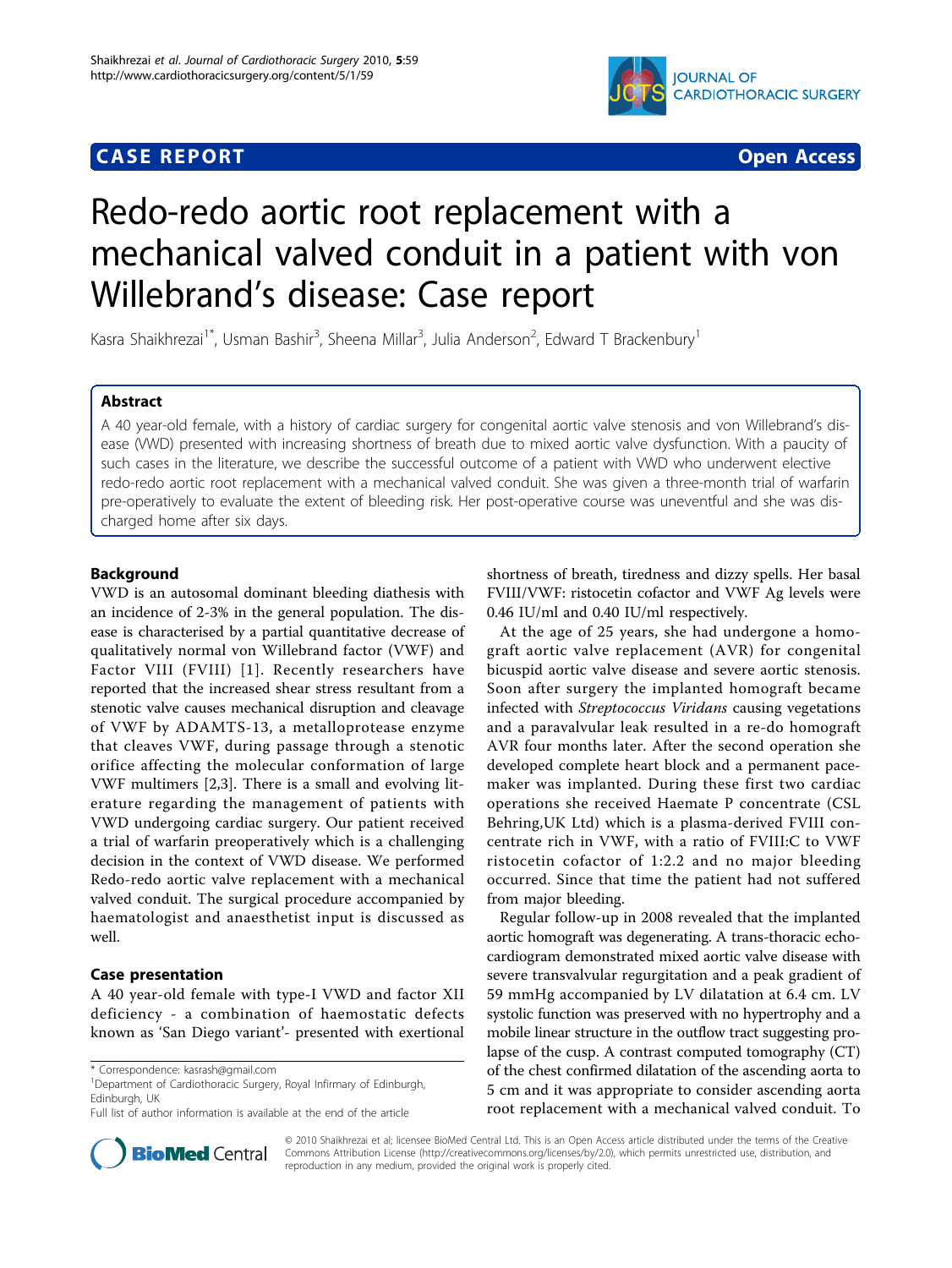evaluate whether the administration of vitamin K antagonists might pose bleeding problems post-operatively, she was warfarinised pre-operatively for a period of three months with an International Normalised Ratio (INR) range 2.0-3.0. After the trial period of warfarin had demonstrated no significant bleeding episodes, cardiac surgery was planned.

Following administration of 1000 IU FVIII/VWF concentrate prior to induction she was taken to the operating room where, under general anaesthesia, re-opening of sternotomy was performed. She was placed on cardiopulmonary bypass (CPB) via femoro-atrial cannula with full heparinisation at 300 IU/Kg and cooled to 32°C. The heart was densely adherent and required careful dissection. Aortic cross-clamp was applied distally beyond the dilated ascending aorta root and 500 ml of cold blood cardioplegia administered retrogradely into the coronary sinus to stun the heart. An aortotomy was performed and 1000 ml cardioplegia was delivered into the left and right coronary ostia. Most of the ascending aorta was dissected and removed including the sub-coronary inclusion homograft, which was heavily calcified. A size 25 mm Carbo-Seal Composite (Sultzer Carbomedics Inc, Austin TX) was implanted and coronary arteries on Carell patches re-attached to the neo-aorta. Cross clamp and bypass time were recorded at 132 and 156 minutes respectively. Post-bypass another 1000 IU of FVIII/VWF concentrate was given to ensure adequate replacement of VWF. Heparin was reversed in the usual manner with protamine 300 mg. The patient came off bypass uneventfully; however the suture lines continued to bleed due to a coagulopathic state confirmed by thromboelastography (TEG) requiring Fresh Frozen Plasma (FFP) and Bio-Glue (Cryolife Inc, Kennesaw GA). She was transferred to the Intensive Treatment Unit haemodynamically stable. Coagulation parameters are given in table 1.

Two chest drains were removed safely on day one when the total blood loss was 2250 ml. In total, four units of packed red blood cells; three units of FFP and two units of platelets were given, in view of coagulopathy and anaemia. VWF levels were maintained above 100% throughout the operation and remained above 100% for over 5 days post-operatively without the need for exogenous factor administration beyond those already stated peri-operatively. Thromboprophylaxis using unfractionated heparin (25000 IU/2 ml) 5000 IU three times a day subcutaneously was commenced on post-operative day (POD) one and then she was warfarinised the same day aiming for an INR range of 2.0-3.0. Her post-operative course was uneventful and she was discharged home on POD 6 when her INR was within the therapeutic range. The patient was very well and

#### Table 1 Pre- and post-operative hematological parameters

| <b>Coagulation profile</b>                                    | Pre-<br>op | Post<br><b>CPB</b> | Discharge |
|---------------------------------------------------------------|------------|--------------------|-----------|
| Нb<br>115-165 g/L                                             | 117        | 77                 | 106       |
| Activated partial thromboplastin time<br>(APTT)<br>26-36 secs | 39         | 25                 | 37        |
| <b>INR</b>                                                    | 1.2        | 1.2                | 2.6       |
| <b>FVIII: C</b><br>$0.5 - 1.5$ IU/ml                          | 0.59       | 0.67               | 1.43      |
| Factor IX: C<br>0.7-1.4 IU/ml                                 | 0.71       |                    |           |
| <b>Factor XII assay</b><br>25 - 250 U/dl                      | 16.4       |                    |           |
| FVIII/VWF: ristocetin cofactor assay<br>0.42 - 1.22 IU/ml     | 0.46       | 0.32               | 1.84      |

Pre-operative ristocetin induced platelet aggregation was normal with 79% aggregation at a ristocetin concentration of 1.5 mg/ml; VWF collagen binding was 43%

asymptomatic six weeks later at a follow up visit with no bleeding or thrombotic events reported.

#### Conclusion

Due to a previous satisfactory response to FVIII/VWF concentrate and contraindication of desmopressin in patients with cardiac insufficiency because of fluid retention [[4\]](#page-2-0), FVIII/VWF concentrate was chosen as the treatment of choice to prevent peri- and post-operative bleeding. The replacement therapy can be monitored by factor assays performed in a specialist haemostasis laboratory [\[5\]](#page-2-0). Such assays require a turnaround time of approximately one hour and are essential to enable optimal control of factor levels and dosing.

Clinically bleeding severity correlates with a reduction of VWF ristocetin cofactor and FVIII:C. Generally it is preferable to avoid anticoagulation in patients with VWD due to increased risk of bleeding. However in view of the patient's young age and previous homograft root replacement it was felt unwise to consider further, potentially multiple, redo homograft root replacements, and a mechanical valve was the prosthesis of choice. Our pre-operative evaluation of the patient required a 3-month period of observation whilst on warfarin to ensure that anti-coagulation could be controlled without major problems.

Our case demonstrates that complex cardiac surgery can be performed in patients with underlying congenital coagulopathy, and that a successful outcome requires close multidisciplinary cooperation in terms of planning and monitoring peri-operative factor replacement therapy, the dilemma regarding the type of prosthetic valve